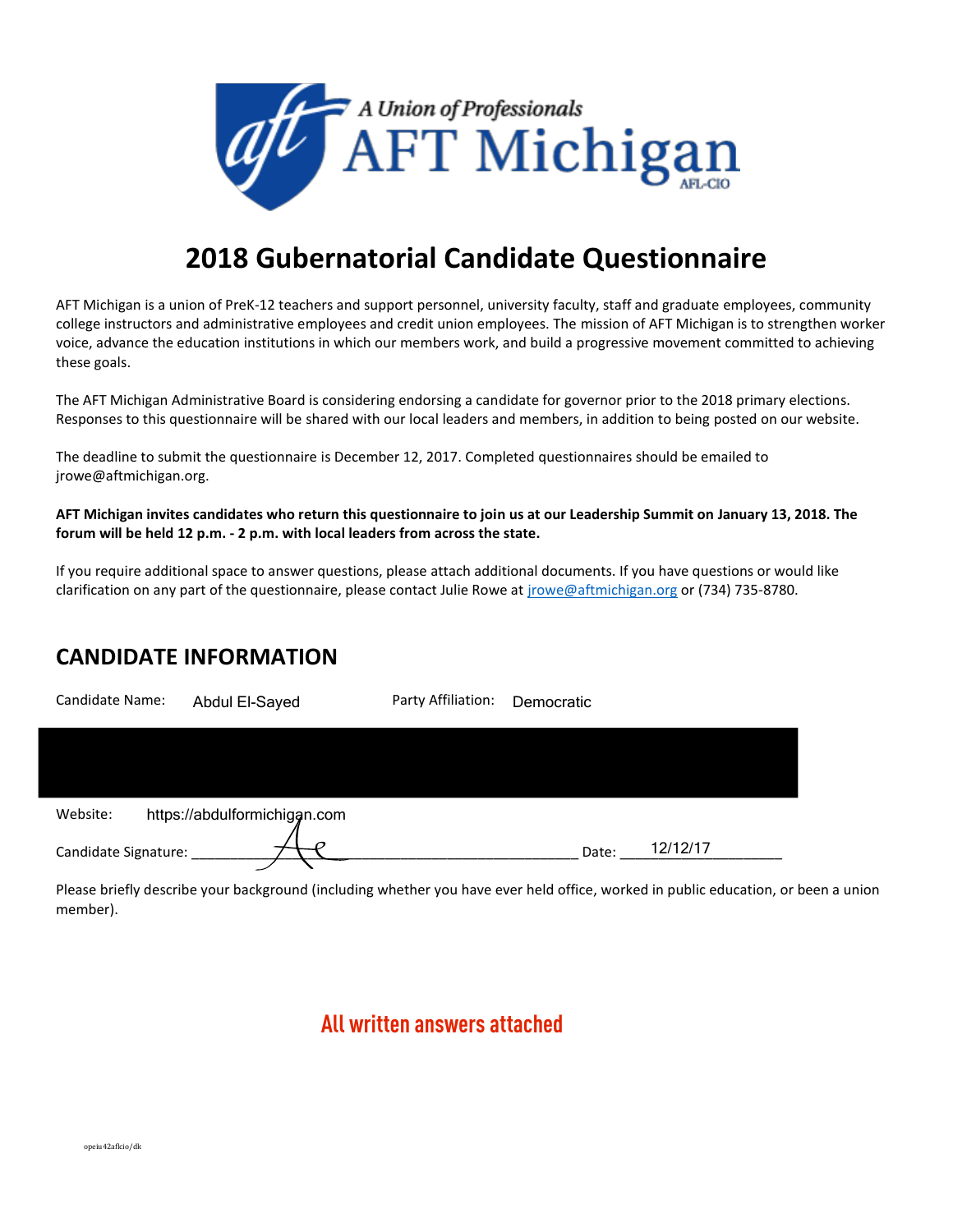# **PreK-12, COMMUNITY COLLEGE, AND UNIVERSITY EDUCATION**

YES **NO** Would you restore funding and increase investment in our public schools, colleges and universities?

How would you approach tax policy to provide increased investment in education?

How would you make education funding at all levels fair and equitable?

How would you make our public education systems more holistic and cohesive, from early childhood to university?

How would you protect students, faculty and staff from discrimination and harassment based on socioeconomic status, disability, gender, religion, national origin, race, immigration status, sexual orientation, and gender expression?

# **PreK-12 EDUCATION**

| YES        | <b>NO</b> | Would you provide necessary funding to expand access to quality early childhood education programs?                                                                                         |
|------------|-----------|---------------------------------------------------------------------------------------------------------------------------------------------------------------------------------------------|
| <b>YES</b> | <b>NO</b> | Would you support mandatory full-day kindergarten for all students in Michigan?                                                                                                             |
| <b>YES</b> | <b>NO</b> | Would you actively oppose all private school voucher proposals and other plans intended to divert taxpayer dollars<br>from public schools to private schools?                               |
| <b>YES</b> | <b>NO</b> | Would you support legislation that would provide funding for local school districts to reduce their class size,<br>particularly for schools serving high numbers of disadvantaged students? |
| YES        | <b>NO</b> | Would you support policies to reduce the amount of standardized testing required for Michigan students?                                                                                     |
| <b>YES</b> | <b>NO</b> | Would you support policies to fully involve paraprofessionals in the development of students' Individualized<br><b>Education Plans?</b>                                                     |
| <b>YES</b> | <b>NO</b> | Would you restore the right of school support staff to bargain over privatization of school services?                                                                                       |
| <b>YES</b> | <b>NO</b> | Would you support requiring full financial and academic transparency of the education management organizations<br>that run charter and cyber schools in Michigan?                           |

What measures would you take to address the current educator shortage in Michigan?

How would you address the achievement gaps between groups of students based on race and socioeconomic status?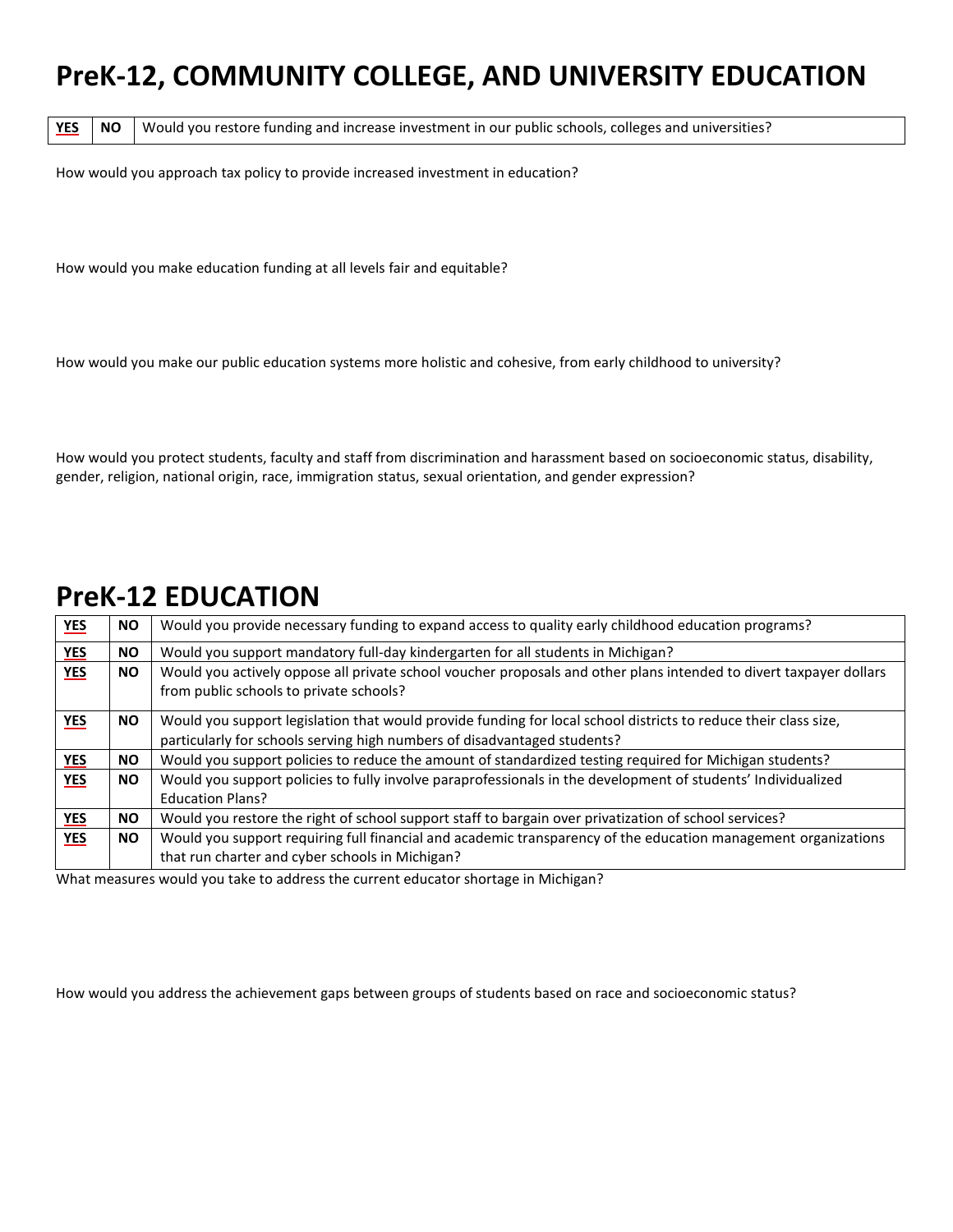# **COMMUNITY COLLEGE AND UNIVERSITY EDUCATION**

| <b>NO</b> | Would you support returning to a university funding model with the state providing the majority of university<br>funding, allowing tuition to be very affordable? |
|-----------|-------------------------------------------------------------------------------------------------------------------------------------------------------------------|
| <b>NO</b> | Would you appoint people who support workers, and our freedom to join together in unions, to college and<br>university boards?                                    |
| <b>NO</b> | Would you protect academic freedom from partisan attacks?                                                                                                         |
| <b>NO</b> | Would you support repealing the prohibition on allowing graduate student research assistants to unionize?                                                         |
|           |                                                                                                                                                                   |

What would you do to make public college and university education affordable?

How would you address the discrepancies in compensation and job security between tenure-track and non-tenure track faculty at colleges and universities?

How would you reverse the erosion of tenure-track faculty positions?

How would you address the expansion of online education in higher education?

# **LABOR RIGHTS**

| <b>YES</b> | NO.       | Would you champion efforts to repeal existing "right-to-work" laws?                                                |  |
|------------|-----------|--------------------------------------------------------------------------------------------------------------------|--|
| <b>YES</b> | <b>NO</b> | Would you champion legislation to restore collective bargaining rights stripped from the Public Employment         |  |
|            |           | Relations Act, including returning the ability to negotiate teacher evaluation procedures and PreK-12 payroll dues |  |
|            |           | deduction?                                                                                                         |  |
| <b>YES</b> | NO.       | Would you publicly affirm the importance of unions and urge employers not to interfere when workers are deciding   |  |
|            |           | whether to form or join a union?                                                                                   |  |
| <b>YES</b> | <b>NO</b> | Would you be willing to issue statements, write letters, and attend rallies supporting organizing campaigns to     |  |
|            |           | support the rights of workers to form a union?                                                                     |  |
| YES        | NO.       | Would you oppose legislation to further erode the collective bargaining rights of public sector employees?         |  |

# **JOBS AND THE ECONOMY**

| <b>YES</b> | <b>NO</b> | Would you support raising the state's minimum wage to \$15 an hour?                                        |
|------------|-----------|------------------------------------------------------------------------------------------------------------|
| <b>YES</b> | NO.       | Would you oppose state budget cuts that weaken the state's social safety net?                              |
| <b>YES</b> | NO.       | Would you support repealing the pension tax, restoring the homestead property tax credit and restoring tax |
|            |           | deductions for children, charitable contributions, college tuition and adoption expenses?                  |
| <b>YES</b> | NO.       | Would you support paid sick day legislation?                                                               |
| <b>YES</b> | <b>NO</b> | Would you support creating a progressive income tax structure?                                             |
| <b>YES</b> | NO.       | Do you support prevailing wage for construction work?                                                      |
| <b>YES</b> | NO.       | How would you work to end pay discrimination against women and people of color?                            |

# **GOOD GOVERNMENT**

| <b>YES</b> | <b>NO</b> | Would you support efforts to promote greater voter participation, including early and no reason absentee voting? |
|------------|-----------|------------------------------------------------------------------------------------------------------------------|
| <b>YES</b> | <b>NO</b> | Would you support efforts to reform the redistricting process to eliminate partisan gerrymandering and bring     |
|            |           | fairness to the drawing of legislative and congressional district boundaries?                                    |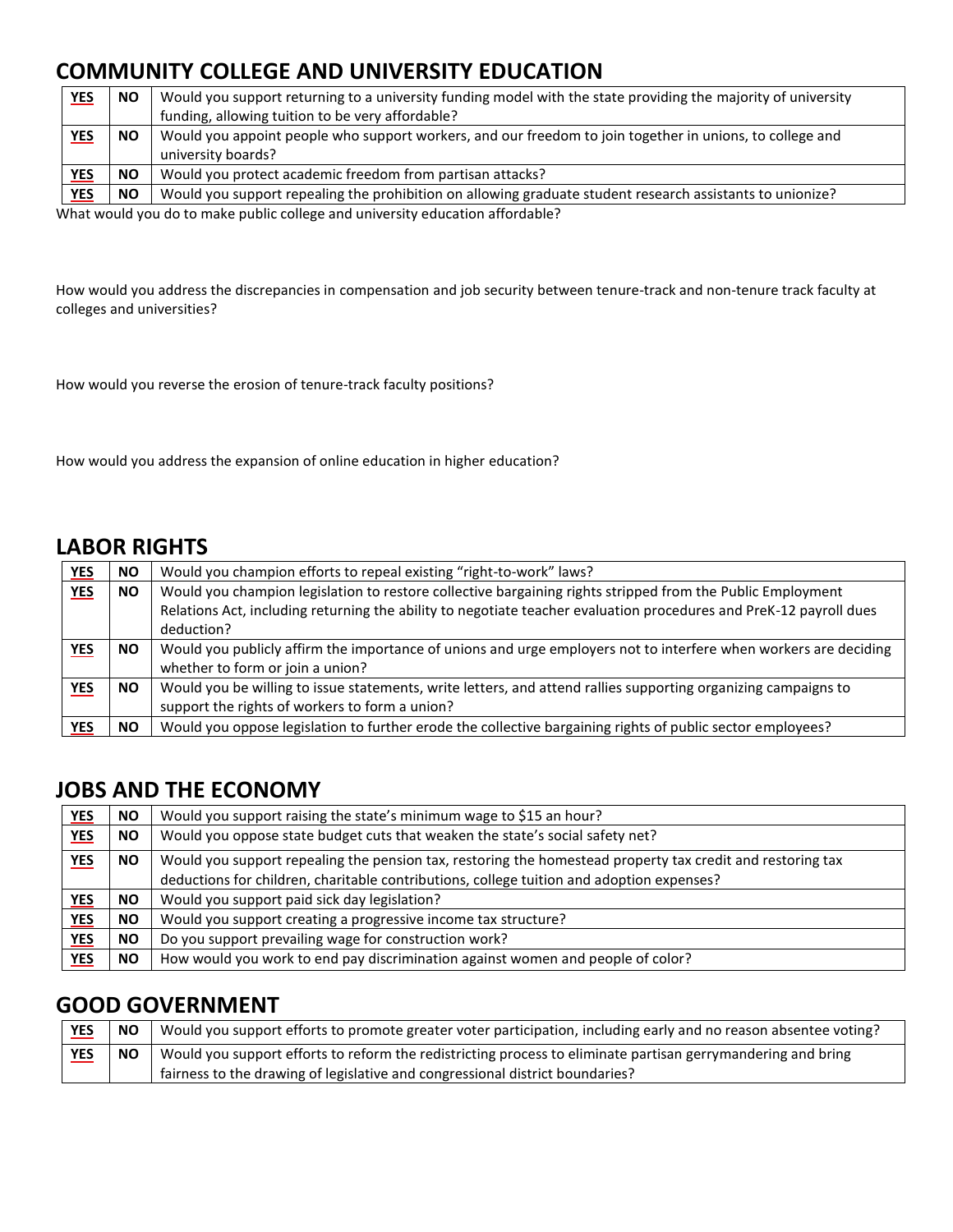# **AFT 2018 Questionnaire Answers Abdul for Michigan - 12/12/17**

## *Candidate Information*

## **Please briefly describe your background (including whether you have ever held office, worked in public education, or been a union member).**

This movement is about a politics of purpose. I am driven by a core belief in Michigan's people our potential and the promise of our future. I believe in what we can build if we unite - from our cities to our farms, from our oldest communities to our newest arrivals, from our Mitten to our Upper Peninsula. I was raised in a diverse family. My father, Mohamed, was the eldest son of a tomato salesman and a homemaker in Alexandria, Egypt. My stepmother, Jackie, grew up in Gratiot County, where her family have been public school teachers and small-business owners for generations.

I was born and raised in Michigan. This state has made countless small investments in me and others in my generation - quality public schools, clean air and water, and an economy that kept my parents employed. But today, state government is failing to make these same investments in our children. Gridlock, unimaginative leadership, and a callous disregard for our most vulnerable have left us with government we cannot trust.

I am a physician, educator, and public servant. I served as a professor before taking on the role of Health Director in Detroit to rebuild Detroit's Health Department. In that role, I saw firsthand what happens when we do not dignify the needs of our kids in their schools. While inspecting Detroit schools to hold them to code after teachers conducted a sickout in protest over school conditions, I saw students who wore their jackets until the afternoon because the boiler wouldn't turn on, and gym floors buckling due to mold. That's why, as Health Director, I focused on schools as a means of building towards increased wellbeing for children. That meant implementing universal access to glasses for Detroit Public School students after we realized that 30% of the children who needed glasses didn't have them. And, when we heard about Flint, we implemented universal water lead screening across 360 Detroit Public Schools buildings so that our kids weren't being poisoned in the place where we concentrate them most of the day for most of the year.

I am running because the Michigan I grew up in made me who I am today, and I believe that every child, whether they be from Detroit or Kalkaska, deserves the same.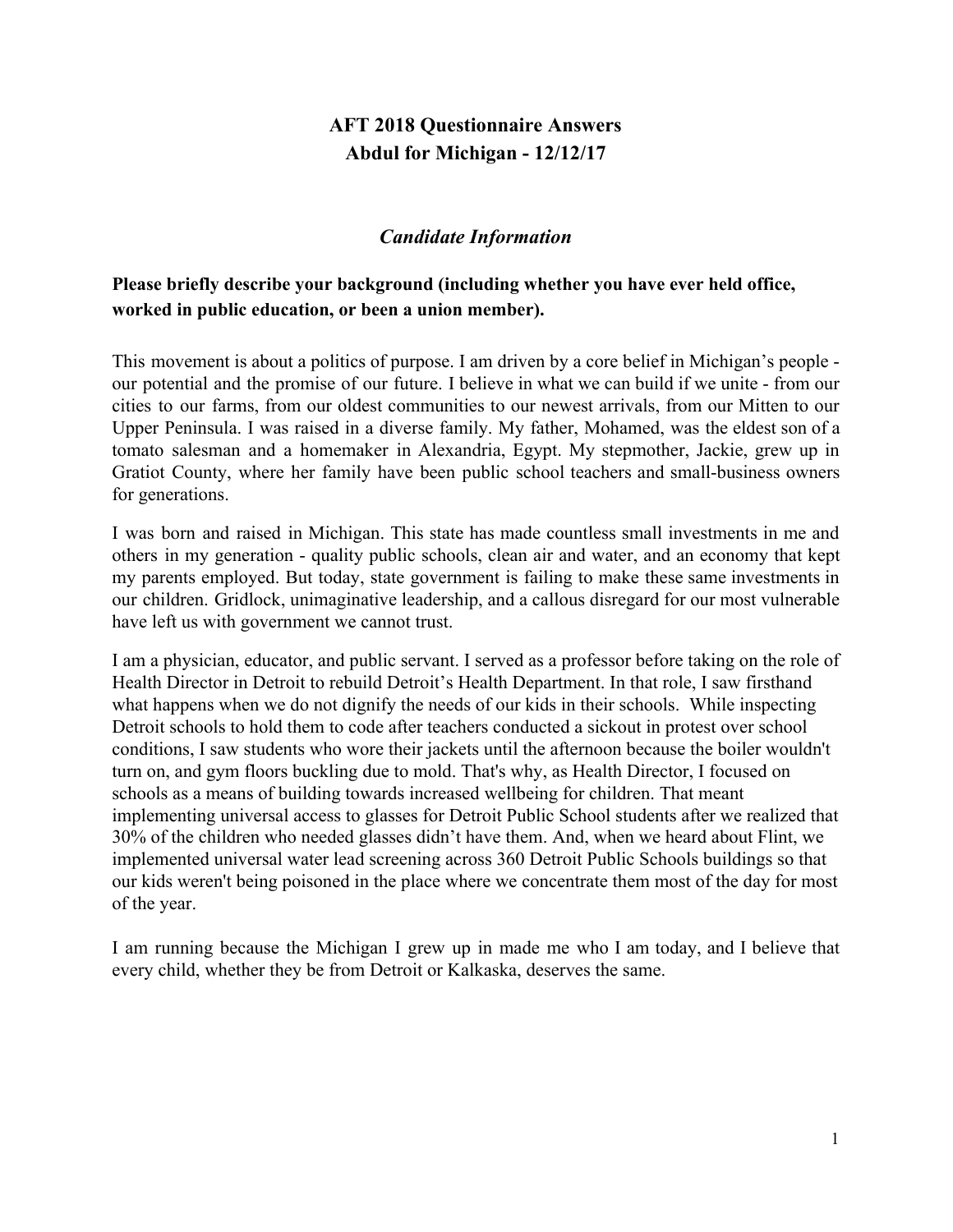## *Pre-K, Community College & University Education*

#### **How would you approach tax policy to provide increased investment in education?**

I am a progressive – I believe in a world that is more just, more equitable, and more sustainable. That means that those who benefit most from the system must pay the most into it. I support a progressive tax system where corporations and the rich pay their fair share. Rather than give tax cuts to lure corporations temporarily to Michigan before those jobs are sent overseas or automated, we have to build a 21st Century economy by investing in people. The only thing that has ever created a job is a person with an idea and the means to move themselves, their goods, and their ideas around.

This all starts with education, so it is imperative that we use our tax dollars make these investments in our future. I would support establishing a progressive tax system for Michigan. We estimate that a progressive tax reform would yield an additional \$870 million per year in new revenue, which would free up \$236 million for public K-12 education. Further, our state spends almost \$1B -- nearly 2% of its annual revenue -- on tax credits to corporations. I believe these funds are better spent on investments in our children.

I believe in universal pre-K. To fund it, I am committed to pursuing a series of early childhood-focused tax credits similar to Louisiana's School Readiness Tax Credits (SRTC) to ensure that children are receiving quality education, even in the absence of universal pre-K. These credits would include refundable tax credits for families who enroll kids in early childhood systems; tax credits for ECE providers based on their quality rating and the percentage of subsidy-eligible kids they serve; refundable credits for ECE workers who pursue higher education/credentials; and credits and for businesses who provide child care at work.

Finally, I believe in legalizing marijuana and leveraging at least 50% of the nearly \$125M expected in tax revenue toward investing in education.

#### **How would you make education funding at all levels fair and equitable?**

School facilities funding, which is entirely driven by local property tax dollars, remains a large source of educational inequality in Michigan. The average property tax millage raises about \$267, but the value of a millage ranges from \$100 to \$600 across our communities, which means that, at even property tax rates, school districts with the highest 10% of property values can afford 6 times the facilities improvements than districts with the lowest 10%.

Our administration recognizes the need to reformulate Proposal A to ensure equity for every child. We would eliminate the gap between the minimum and basic foundation grant, increasing funding for at-risk students, and incorporating this funding into the existing foundation formula. This increase would also help pay for teacher salaries, school counselors, and social workers to provide wrap around services for children in the most underprivileged zip codes.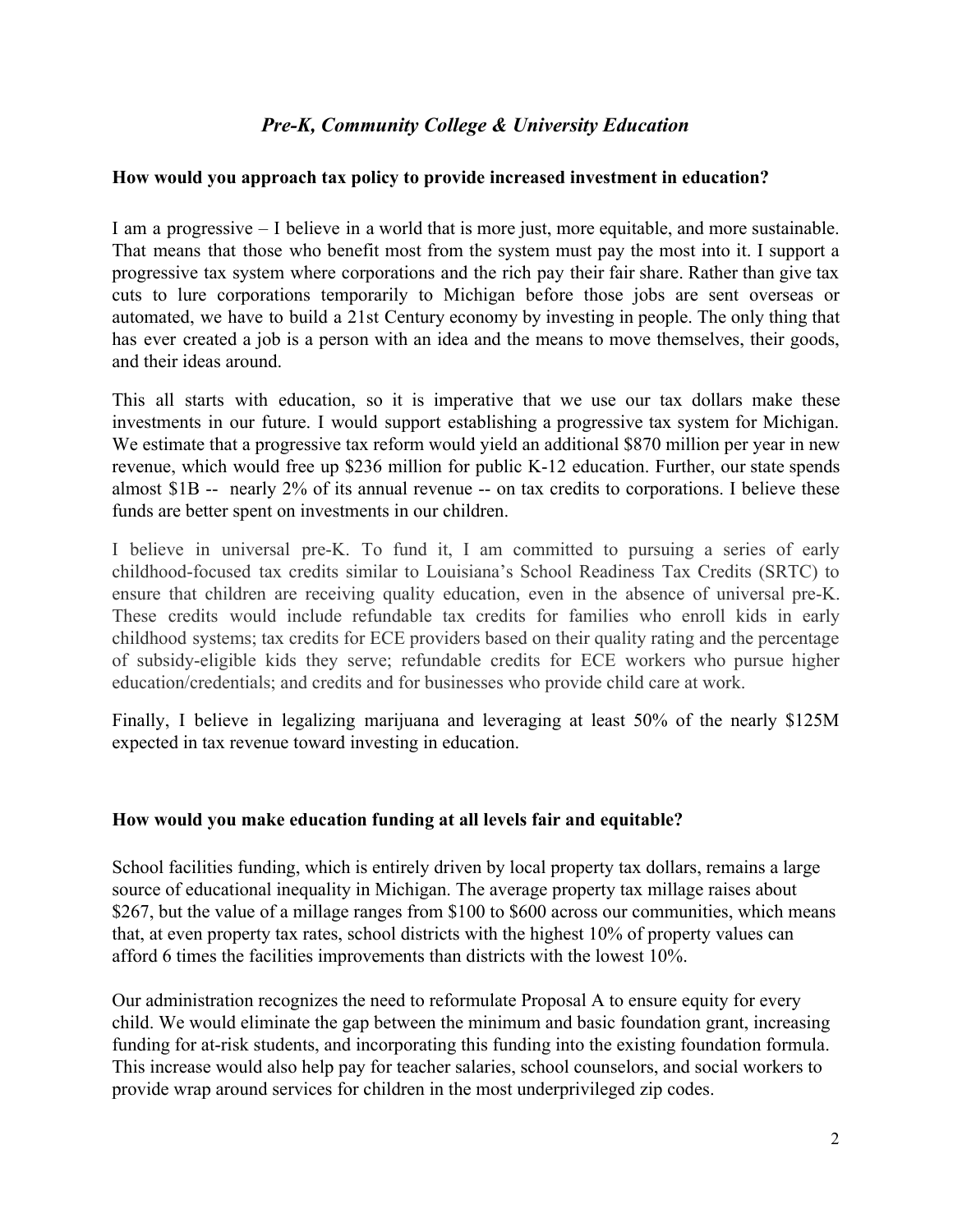Further, in order to solve our school infrastructure issue, we have proposed the creation of a Michigan School Facilities Bank to be used to improve the outdated and dangerous facilities in our schools. This Bank would buy back unused buildings from school districts, thus infusing local communities with the capital they need to make long lasting improvements on existing facilities.

## **How would you make our public education systems more holistic and cohesive, from early childhood to university?**

To make our public education systems more cohesive, we must put the "public" back in public education. That means getting private for-profit interests out of K-12 education, restoring funding for our public universities and community colleges, and providing more public supports for the care of young children through the establishment of universal pre-K. As governor, I will work to position our entire education system to meet the needs and develop the unique talents of Michigan's diverse student body.

Children's fundamental needs do not drastically change as they grow older. While our early child system, including programs like Head Start, has always focused on the holistic development of infants and toddlers, our K-12 system has been pushed further and further in a content-heavy direction at the expense of children's health and well-being -- despite the fact that emotional intelligence and social skills are some of the most fundamental labor assets in the 21st century knowledge economy.

We must educate the whole child. We will invest in improving students' physical, social, and mental health, and in engaging their minds, their families, and their communities. We will do this by funding early childhood developmental screening (Early On) and expanding Medicaid-funded early screening services, including vision testing, in schools with a \$10 million investment in state and local capacity to access grants. We must also integrate mental health care with schools and hire additional school counselors and social workers. In order to maintain accountability, I would reform the School Reform Office to perform health and well-being audits to determine whether students are receiving the necessary services. Additionally, we will work to fully fund special education -- largely through reforms to the funding formula and a focus on establishing and following through on students' individualized educational programs (IEPs).

The work of creating supports that meet the needs of diverse students extends to higher education as well. To ensure that all students can enter and succeed at Michigan's public colleges and universities, I will work to: expand dual enrollment classes to ease the burden of college costs for students; provide more child care on college campuses for students who have children; and better align financial aid counseling with additional supports (ex. EITC, SNAP, WIC, etc.) to help non-traditional students receive the aid they need to work and live. Additionally, I will work with Michigan's Schools of Education to encourage more teacher residencies, and make sure that teachers are trained to meet the needs of diverse students before they graduate.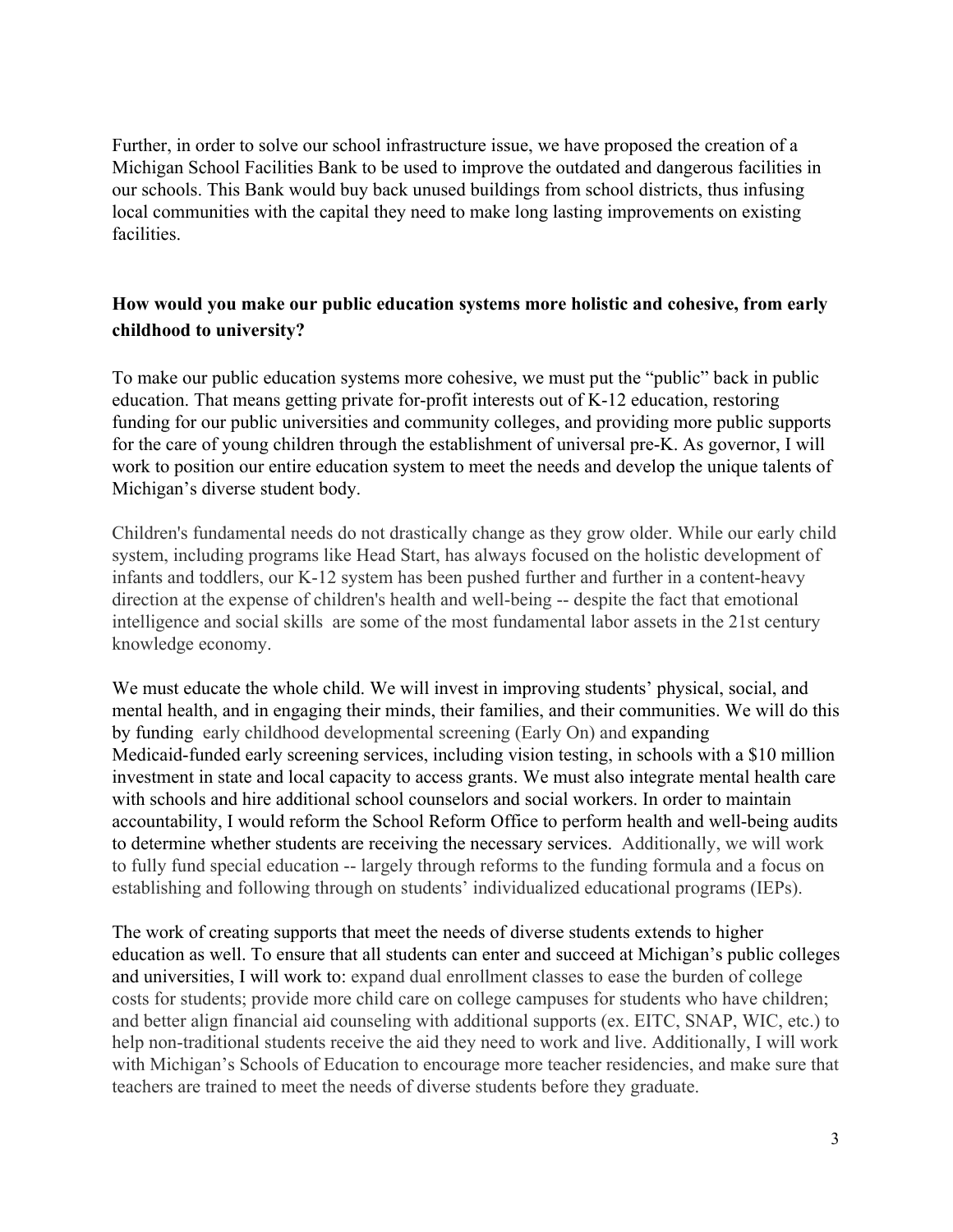To build a truly cohesive educational system, we must also provide students with college and career pathways that lead to well-paid, stable careers. Expanding vocational education programs and making the system work seamlessly between K-12 and higher ed is crucial to this effort. In particular, we must make sure that our college and career curricula are aligned with the curriculums of our community college and public universities, so that students can feed directly into our higher and vocational education system. We must integrate unions into reimagining vocational apprenticeship programs to create synergistic 1- and 2-year associate's degree programs that integrate the best of in-class and on-the-job training for students.

# **How would you protect students, faculty and staff from discrimination and harassment based on socioeconomic status, disability, gender, religion, national origin, race, immigration status, sexual orientation, and gender expression?**

Bullying is a primary concern in education today - both among students as well as faculty and staff. Michigan recently passed a comprehensive anti-bullying law in 2011, though the law is deficient in several ways. First, our state law fails to enumerate specific groups protected under the law; it fails to include a procedure for referring the victim, perpetrator and others to counseling and mental health services; and Michigan's model policy fails to enumerate exactly how data should be reported to the State. I would seek to amend the anti-bullying law to remedy these deficiencies to support a safer school environment.

One group that is disproportionately marginalized in schools are members of the LGBTQ+ community. We must work to address the particular challenges that these students and staff face, including access to bathrooms of choice. Further, protection under state anti-discrimination law remains a challenge, and I will seek to amend Elliott-Larsen to enumerate LGBTQ+ Michiganders as a protected class.

## *Pre K-12 Education*

#### **What measures would you take to address the current educator shortage in Michigan?**

I come from a family of educators, but new entry into the profession has declined to nearly half over the past several decades. Since 2000, Michigan teachers have taken the fifth-largest pay cut in the country. Since 2010, salaries have fallen every year, and their defined-benefit pensions have been cut at various turns, transitioning towards more volatile 401(k) plans. Teacher evaluations, which impart more work and stress into the lives of educators, have grown more arduous, while salaries have not kept pace. Teaching should be held in high regard in our state and should be paid accordingly, it is past time that teachers are paid and treated like the professionals they are.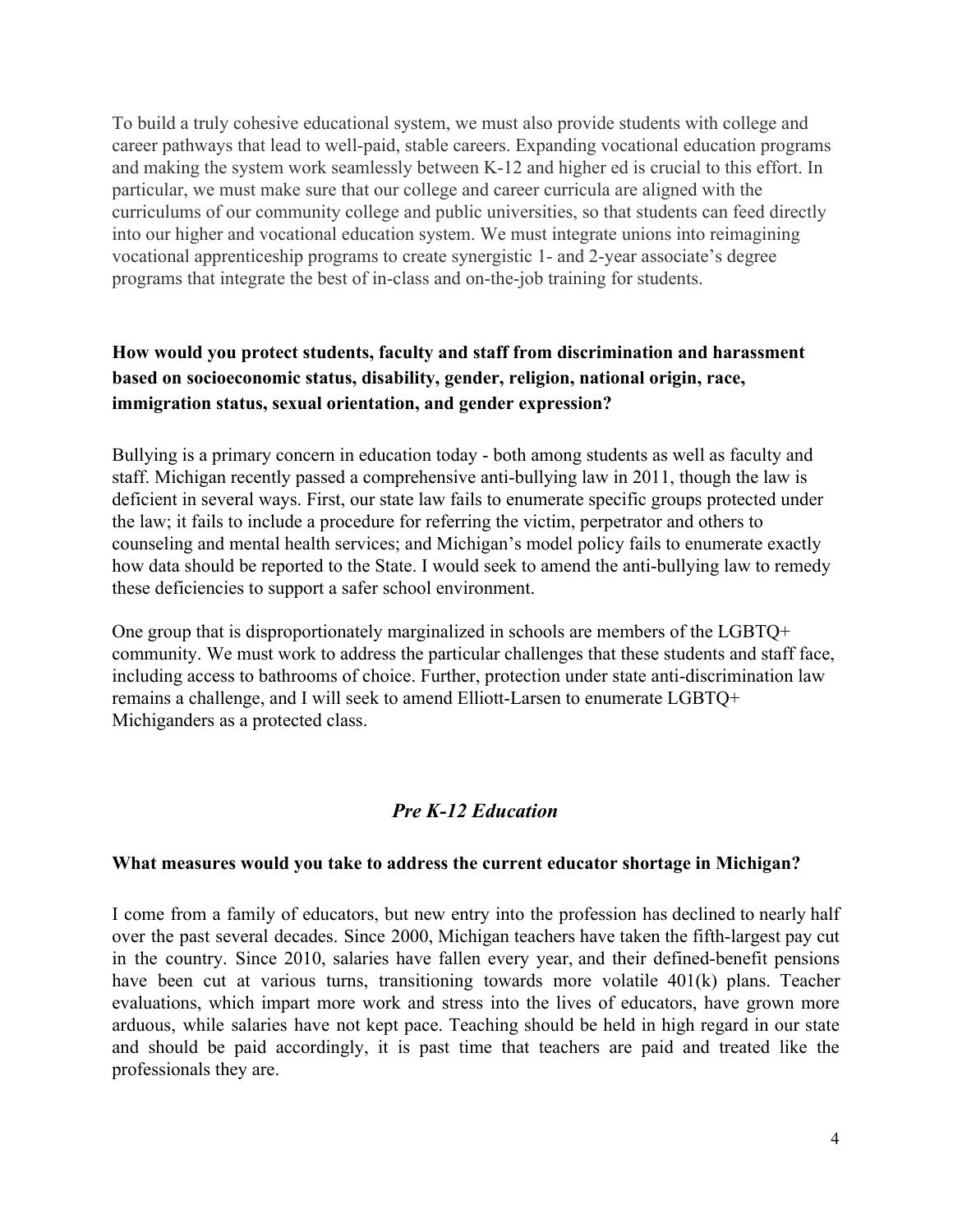Fulfilling our state and our children's potential means making the lives of individual teachers better. That is why I am committed to investing \$150 million in teachers: \$75 million to raise salaries and \$75 million to initiatives that promote teacher seniority and teacher leadership in schools. We will fund the creation of professional development programs designed and led by teachers. We will decentralize curricular development, putting teachers back in charge of their classrooms. At the district level, it means incorporating teachers into decisions about how to best assess students and teachers.

I'm also committed to restoring retirement benefits, reducing health insurance costs, and protecting the right of teachers' unions to collectively bargain. It is also important to protect teachers from violence and overwork. We will do that by providing districts with the means to hire the specialized support staff they need -- bus drivers, librarians, counselors, and substitutes. We can pay for this by legalizing and taxing the sale of marijuana and repurposing existing federal grants (Every Student Succeeds Act funds) to focus on dignifying our teachers and our children.

## **How would you address the achievement gaps between groups of students based on race and socioeconomic status?**

A student's zip code, race or class should not predetermine his or her potential in life. As Health Director, I personally inspected Detroit schools and saw the horrendous environments in which children were trying to learn. It's a big reason why we built a program to provide every child with a free pair of glasses if they needed one, and had schools tested for lead. Inequality in educational achievement is a complex issue that stems from multiple, interlocking factors both at home and in the classroom.

Unregulated proliferation of for-profit charter schools have undermined local public school districts in low-income communities. We must end the profit motive that has driven corporate operators to profiteer off our children. We must create a single, unified system of charter school authorization that limits the extent to which new charter schools can proliferate without local oversight. We must end the practice of emergency management for low-income school districts, insisting upon local control with state support. We must also end the system by which we punish "underperforming" schools by shutting them down when they fail to pass standardized tests that we know are a more accurate measure of poverty than educational achievement. The answer to poor student performance has never and will never be to shut down their school, instead we need to reevaluate our student testing system so that it is an accurate picture of actual educational achievement, not a test of means.

Second, we must make sure that school funding is equitable by closing the proposal A per pupil per year gap in allocations between the minimum and basic provision. We have to invest in reducing the teacher/student ratio in low-income districts, given that students in these communities often need more attention - not less. We must also ensure that funding for school infrastructure and school programs is provided based on the needs of students and their teachers, not on their community's capacity to pay. We aim to do this through the Michigan School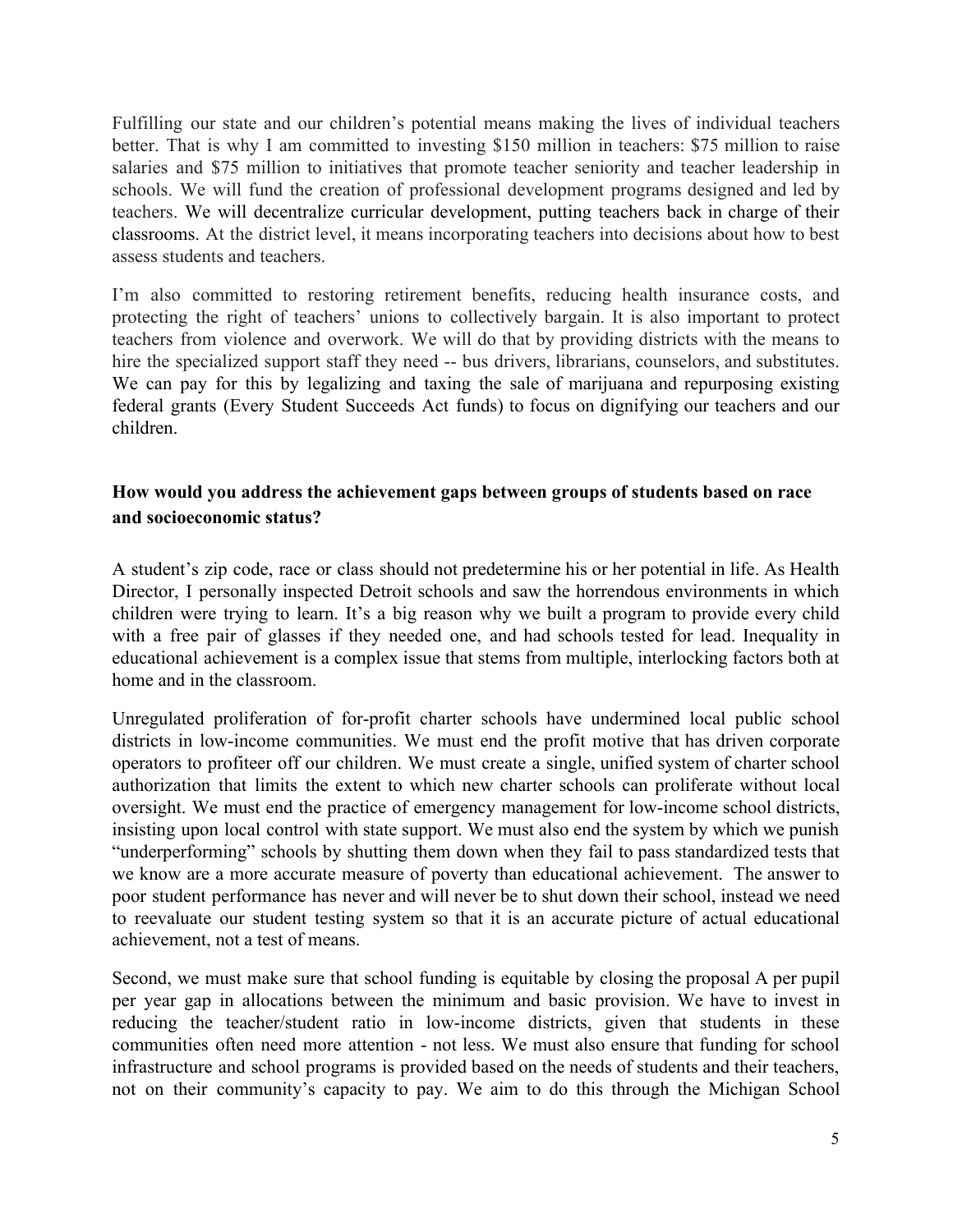Facilities Bank by which we can leverage unused properties to invest in properties that need updating and maintenance.

Third, we must ensure that we are providing wrap-around services to those students that need them most to succeed in the classroom. These include counseling services and regular access to social workers; basic healthcare screening and support - such as eyeglasses; and healthy school meals.We must also invest in educational support professionals, such as librarians, who can engage and support students and teachers. Further, given the distinct overlap between race and class in educational achievement, I would also push to invest in training for restorative justice and culturally-responsive approaches to discipline.

### *Community College & University Education*

#### **What would you do to make public college and university education affordable?**

Higher education is one of Michigan's most important engines of mobility. But right now, it does not create quality opportunities for young people who are not headed to a four-year college, and it is too expensive for those who are. I will fight to build a higher education system that supports both college and vocational education. That starts with improving support for Michigan's 28 community colleges and 15 public colleges and universities. It means reducing college debt through innovative funding programs.

I will work to implement a state grant -- similar to California's Cal Grant -- that will ensure that every student whose family makes less than \$100K a year can attend Michigan's public colleges and universities for free, with heavy support for students from wealthier families as well. This grant will be available to students pursuing any type of postsecondary education, including apprenticeships and certificate programs in skilled trades. When combined with greater college and career readiness in schools, this grant will help to ensure that every child in Michigan can afford to attend and succeed in higher education.

### **How would you address the discrepancies in compensation and job security between tenure-track and non-tenure track faculty at colleges and universities?**

As a former faculty member at Columbia University, I understand the unique challenges facing higher education today. One of the most important has been the emergency of a multi-tiered faculty, with a permanent class of underpaid, overworked lecturers and graduate student instructors. As a faculty member, I publicly supported the right for graduate student employees to unionize and collectively bargain for more equal treatment and better pay during my time at Columbia. When members of the Eastern Michigan University Federation of Teachers were negotiating for better working conditions and wage increases for lecturers, I joined their picket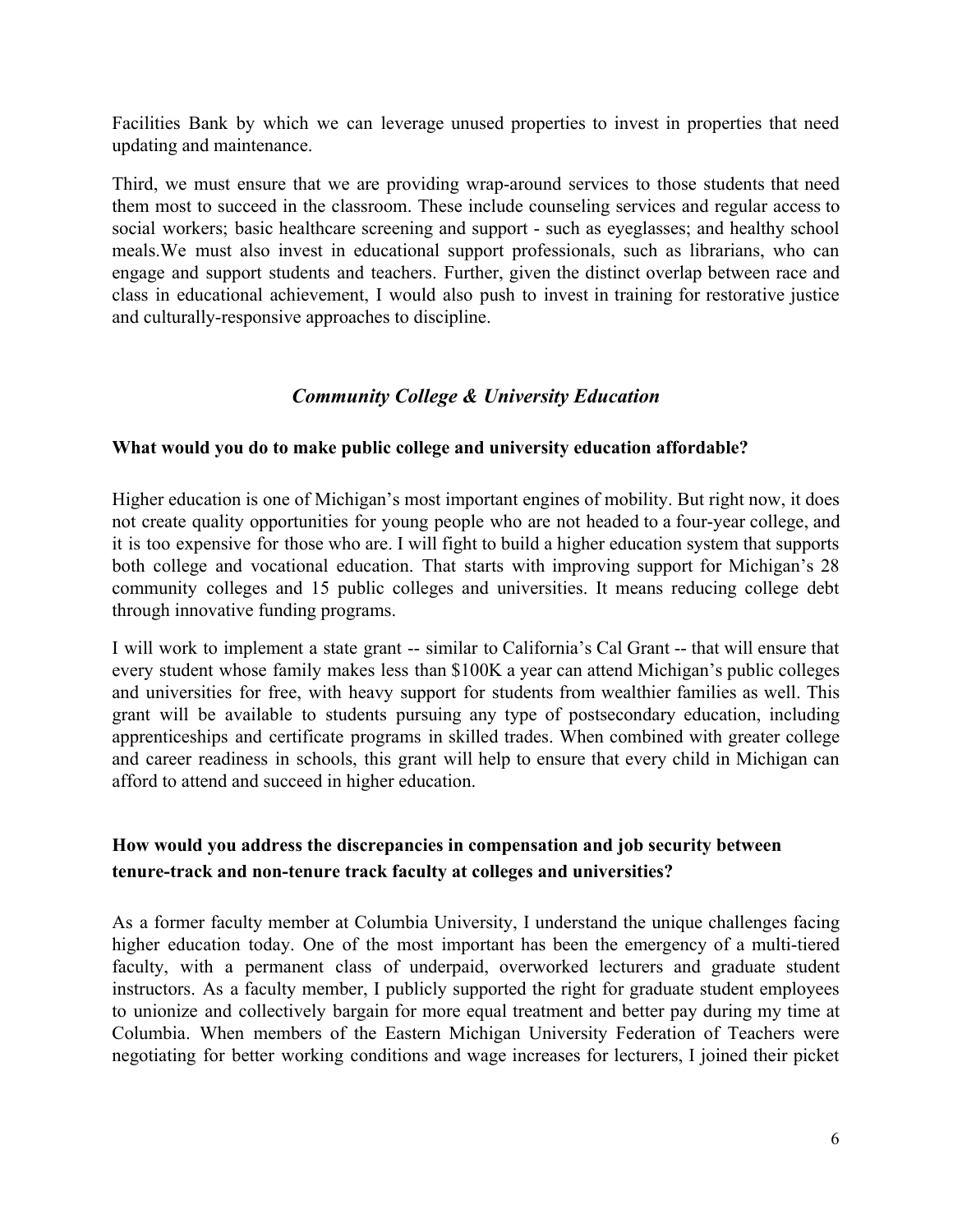line and showed my support for their efforts. We must support their right to organize, and engage colleges and universities toward compensating their work appropriately.

Unions have made the most gains for non-tenure track faculty, so supporting collective bargaining is the most immediate way to close the gaps in compensation and security between tenure track and non-tenure track faculty. However, as Governor, I would also work with the boards of Michigan's public colleges and universities to establish hiring and compensation guidelines that require:

- 1. Fractional appointments that include paying non-tenure track faculty proportionally to tenure track faculty; making these non-tenure track faculty eligible for full benefits; and providing proportional opportunities for service and professional development;
- 2. Multiyear (or multi-semester) contracts, with some compensation for classes cancelled within one week of the start date;
- 3. Prohibit last minute hiring of contingent faculty, except in emergency circumstances;
- 4. Encourage the discontinuance of further non-tenure track faculty, except in circumstances where such hires are genuinely needed for special, time-limited appointments

Most importantly, I would support the conversion of contingent appointments to appointments eligible for tenure. This, of course, would require reforms to the tenure system to provide tenure on the basis of teaching achievement in addition to scholarship. Given than non-tenure track faculty constitute a substantial proportion of Michigan's postsecondary faculty, it is imperative that we provide not only better job security and wages, but increased opportunities for career advancement as well.

## **How would you reverse the erosion of tenure-track faculty positions?**

The increase in contingent faculty at universities is part of a larger economic trend towards precarious, contract-based work. This, on the whole, is quite dangerous; student education depends on stability and reliable access to faculty, and the ability to attract and retain high-quality instructors depends on the ability to ensure academic freedom and opportunities for career advancement. Reforming the tenure system to make tenure more accessible -- especially for contingent staff -- is the best way to not only prevent further erosion of tenure-track faculty, but to strengthen and stabilize Michigan's colleges and universities.

I support the conversion of contingent appointments to full-time appointments eligible for tenure, with little modification to current job descriptions. However, given that many teaching-intensive appointments are currently shunted out of the tenure system, this will require significant changes to current tenure expectations. These include: